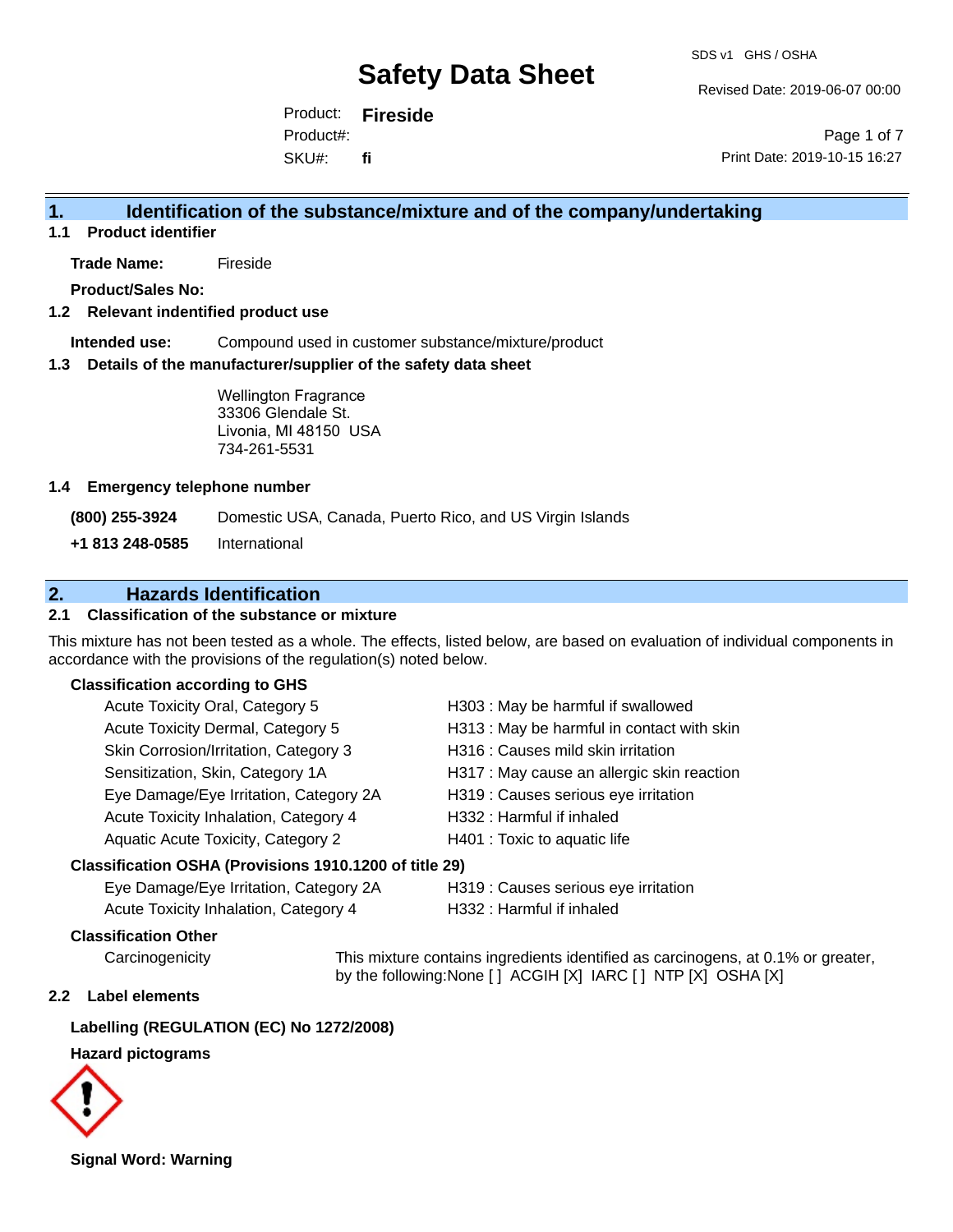Revised Date: 2019-06-07 00:00

Product: **Fireside** SKU#: Product#: **fi**

Page 2 of 7 Print Date: 2019-10-15 16:27

| <b>Hazard statments</b>         |                                                                                                                                                                |
|---------------------------------|----------------------------------------------------------------------------------------------------------------------------------------------------------------|
| H <sub>303</sub>                | May be harmful if swallowed                                                                                                                                    |
| H <sub>3</sub> 13               | May be harmful in contact with skin                                                                                                                            |
| H316                            | Causes mild skin irritation                                                                                                                                    |
| H317                            | May cause an allergic skin reaction                                                                                                                            |
| H <sub>319</sub>                | Causes serious eye irritation                                                                                                                                  |
| H332                            | Harmful if inhaled                                                                                                                                             |
| H401                            | Toxic to aquatic life                                                                                                                                          |
| <b>Precautionary Statements</b> |                                                                                                                                                                |
| <b>Prevention:</b>              |                                                                                                                                                                |
| P <sub>264</sub>                | Wash hands thoroughly after handling                                                                                                                           |
| P <sub>271</sub>                | Use only outdoors or in a well-ventilated area                                                                                                                 |
| P272                            | Contaminated work clothing should not be allowed out of the workplace                                                                                          |
| P <sub>273</sub>                | Avoid release to the environment                                                                                                                               |
| Response:                       |                                                                                                                                                                |
| $P302 + P352$                   | IF ON SKIN: Wash with soap and water                                                                                                                           |
| $P304 + P312 + P340$            | IF INHALED: Call a POISON CENTER or doctor/physician if you feel unwell Remove victim<br>to fresh air and keep at rest in a position comfortable for breathing |
| $P305 + P351 + P338$            | IF IN EYES: Rinse cautiously with water for several minutes Remove contact lenses if<br>present and easy to do. continue rinsing                               |
| P312                            | Call a POISON CENTER or doctor/physician if you feel unwell                                                                                                    |
| $P333 + P313$                   | If skin irritation or a rash occurs: Get medical advice/attention                                                                                              |
| $P337 + P313$                   | If eye irritation persists: Get medical advice/attention                                                                                                       |
| P363                            | Wash contaminated clothing before reuse                                                                                                                        |
|                                 |                                                                                                                                                                |

**2.3 Other Hazards**

#### **no data available**

## **3. Composition/Information on Ingredients**

#### **3.1 Mixtures**

This product is a complex mixture of ingredients, which contains among others the following substance(s), presenting a health or environmental hazard within the meaning of the UN Globally Harmonized System of Classification and Labeling of Chemicals (GHS):

| CAS#<br>Ingredient | EC#                        | Conc.<br>Range | <b>GHS Classification</b>          |
|--------------------|----------------------------|----------------|------------------------------------|
| $101 - 39 - 3$     | 202-938-8                  | $40 - 50%$     | H303; H317; H401                   |
|                    | alpha-Methylcinnamaldehyde |                |                                    |
| $97 - 53 - 0$      | 202-589-1                  | $10 - 20 \%$   | H303; H316; H317; H319; H401       |
| Eugenol            |                            |                |                                    |
| 104-55-2           | 203-213-9                  | $5 - 10 \%$    | H303; H312; H315; H317; H319; H401 |
| Cinnamal           |                            |                |                                    |
| 104-54-1           | 203-212-3                  | $5 - 10%$      | H303; H317                         |
| Cinnamyl Alcohol   |                            |                |                                    |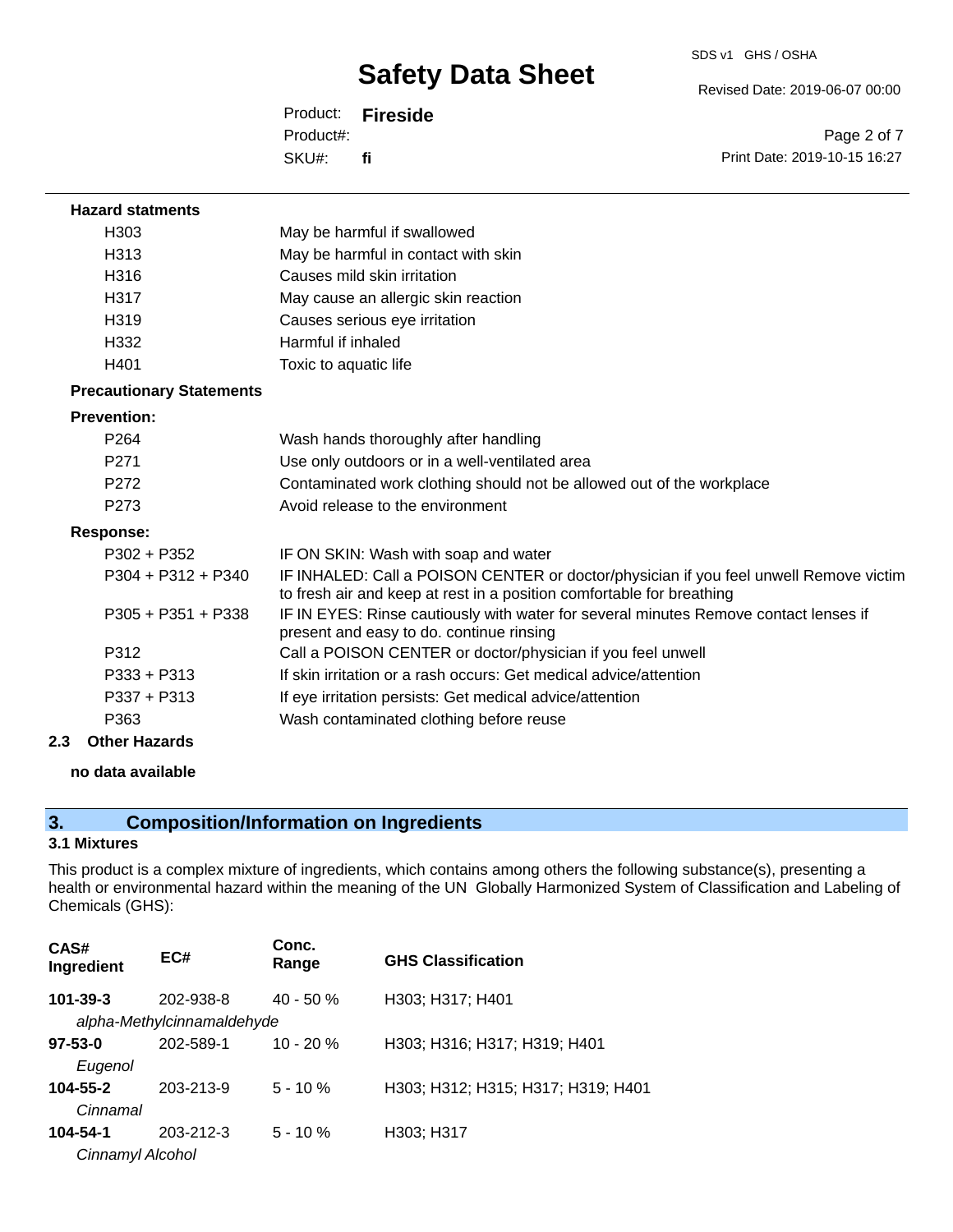Revised Date: 2019-06-07 00:00

Print Date: 2019-10-15 16:27

Page 3 of 7

Product: **Fireside** SKU#: Product#: **fi**

| CAS#<br>Ingredient | EC#                                                             | Conc.<br>Range | <b>GHS Classification</b>                                                                       |
|--------------------|-----------------------------------------------------------------|----------------|-------------------------------------------------------------------------------------------------|
| $91 - 64 - 5$      | 202-086-7                                                       | $1 - 2%$       | H302; H317; H402                                                                                |
|                    | Coumarin                                                        |                |                                                                                                 |
|                    | See Section 16 for full text of GHS classification codes        |                |                                                                                                 |
|                    |                                                                 |                | See Section 16 for full text of GHS classification codes which where not shown in section 2     |
|                    | Total Hydrocarbon Content (% $w/w$ ) = 0.70                     |                |                                                                                                 |
| $\overline{4}$ .   | <b>First Aid Measures</b>                                       |                |                                                                                                 |
| 4.1                | <b>Description of first aid measures</b>                        |                |                                                                                                 |
| Inhalation:        |                                                                 |                | Remove from exposure site to fresh air and keep at rest.<br>Obtain medical advice.              |
|                    | <b>Eye Exposure:</b>                                            |                | Flush immediately with water for at least 15 minutes.<br>Contact physician if symptoms persist. |
|                    | <b>Skin Exposure:</b><br>Contact physician if symptoms persist. |                | Remove contaminated clothes. Wash thoroughly with water (and soap).                             |
| Ingestion:         |                                                                 |                | Rinse mouth with water and obtain medical advice.                                               |
| 4.2                |                                                                 |                | Most important symptoms and effects, both acute and delayed                                     |
|                    | <b>Symptoms:</b>                                                |                | no data available                                                                               |
| Risks:             | Refer to Section 2.2 "Hazard Statements"                        |                |                                                                                                 |
| 4.3                |                                                                 |                | Indication of any immediate medical attention and special treatment needed                      |
| Treatment:         |                                                                 |                | Refer to Section 2.2 "Response"                                                                 |
| 5.                 | <b>Fire-Fighting measures</b>                                   |                |                                                                                                 |
| 5.1                | <b>Extinguishing media</b>                                      |                |                                                                                                 |
| Suitable:          |                                                                 |                | Carbon dioxide (CO2), Dry chemical, Foam                                                        |
| <b>Unsuitable</b>  |                                                                 |                | Do not use a direct water jet on burning material                                               |
|                    | 5.2 Special hazards arising from the substance or mixture       |                |                                                                                                 |
| 5.3                | <b>During fire fighting:</b><br><b>Advice for firefighters</b>  |                | Water may be ineffective                                                                        |
|                    | <b>Further information:</b>                                     |                | Standard procedure for chemical fires                                                           |
|                    |                                                                 |                |                                                                                                 |

## **6. Accidental Release Measures**

**6.1 Personal precautions, protective equipment and emergency procedures**

Avoid inhalation and contact with skin and eyes. A self-contained breathing apparatus is recommended in case of a major spill.

#### **6.2 Environmental precautions**

Keep away from drains, soil, and surface and groundwater.

#### **6.3 Methods and materials for containment and cleaning up**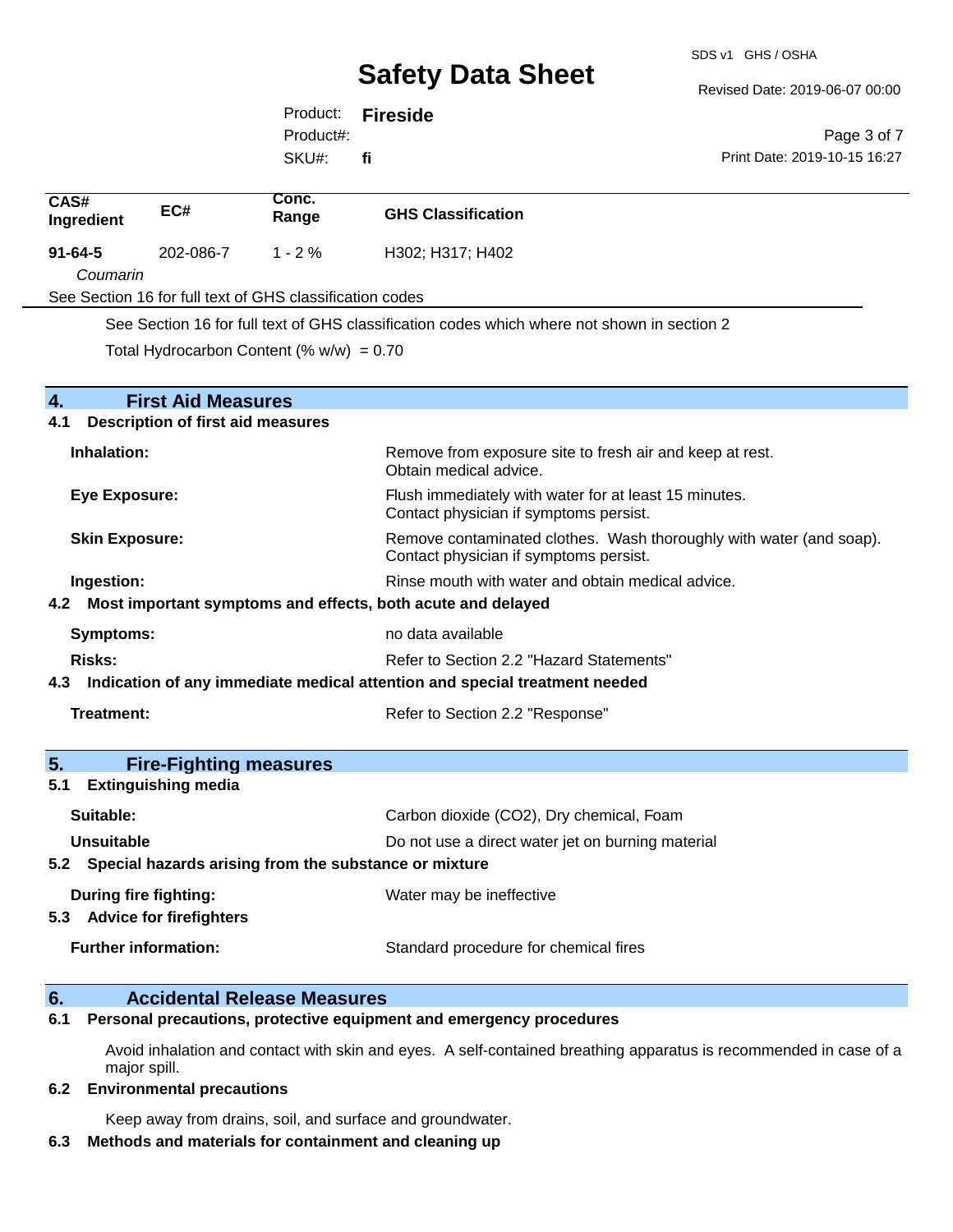Revised Date: 2019-06-07 00:00

Product: **Fireside** SKU#: Product#: **fi**

Page 4 of 7 Print Date: 2019-10-15 16:27

Clean up spillage promptly. Remove ignition sources. Provide adequate ventilation. Avoid excessive inhalation of vapors. Gross spillages should be contained by use of sand or inert powder and disposed of according to the local regulations.

#### **6.4 Reference to other sections**

Not Applicable

## **7. Handling and Storage**

#### **7.1 Precautions for safe handling**

Apply according to good manufacturing and industrial hygiene practices with proper ventilation. Do not drink, eat or smoke while handling. Respect good personal hygiene.

#### **7.2 Conditions for safe storage, including any incompatibilities**

Store in a cool, dry and ventilated area away from heat sources and protected from light in tightly closed original container. Avoid uncoated metal container. Keep air contact to a minimum.

#### **7.3 Specific end uses**

No information available

#### **8. Exposure Controls/Personal Protection**

#### **8.1 Control parameters**

| <b>Exposure Limits:</b>                               | Contains no substances with occupational exposure limit values.                                                                          |
|-------------------------------------------------------|------------------------------------------------------------------------------------------------------------------------------------------|
| <b>Engineering Controls:</b>                          | Use local exhaust as needed.                                                                                                             |
| 8.2 Exposure controls - Personal protective equipment |                                                                                                                                          |
| Eye protection:                                       | Tightly sealed goggles, face shield, or safety glasses with brow guards and side shields, etc.<br>as may be appropriate for the exposure |
| <b>Respiratory protection:</b>                        | Avoid excessive inhalation of concentrated vapors. Apply local ventilation where appropriate.                                            |
| <b>Skin protection:</b>                               | Avoid Skin contact. Use chemically resistant gloves as needed.                                                                           |

#### **9. Physical and Chemical Properties**

### **9.1 Information on basic physical and chemical properties**

| Appearance:                  | Liquid                                |  |
|------------------------------|---------------------------------------|--|
| Odor:                        | Conforms to Standard                  |  |
| Color:                       | Pale Yellow to Greenish Yellow (G3-4) |  |
| <b>Viscosity:</b>            | Liquid                                |  |
| <b>Freezing Point:</b>       | Not determined                        |  |
| <b>Boiling Point:</b>        | Not determined                        |  |
| <b>Melting Point:</b>        | Not determined                        |  |
| <b>Flashpoint (CCCFP):</b>   | $>200$ F (93.33 C)                    |  |
| <b>Auto flammability:</b>    | Not determined                        |  |
| <b>Explosive Properties:</b> | None Expected                         |  |
| <b>Oxidizing properties:</b> | None Expected                         |  |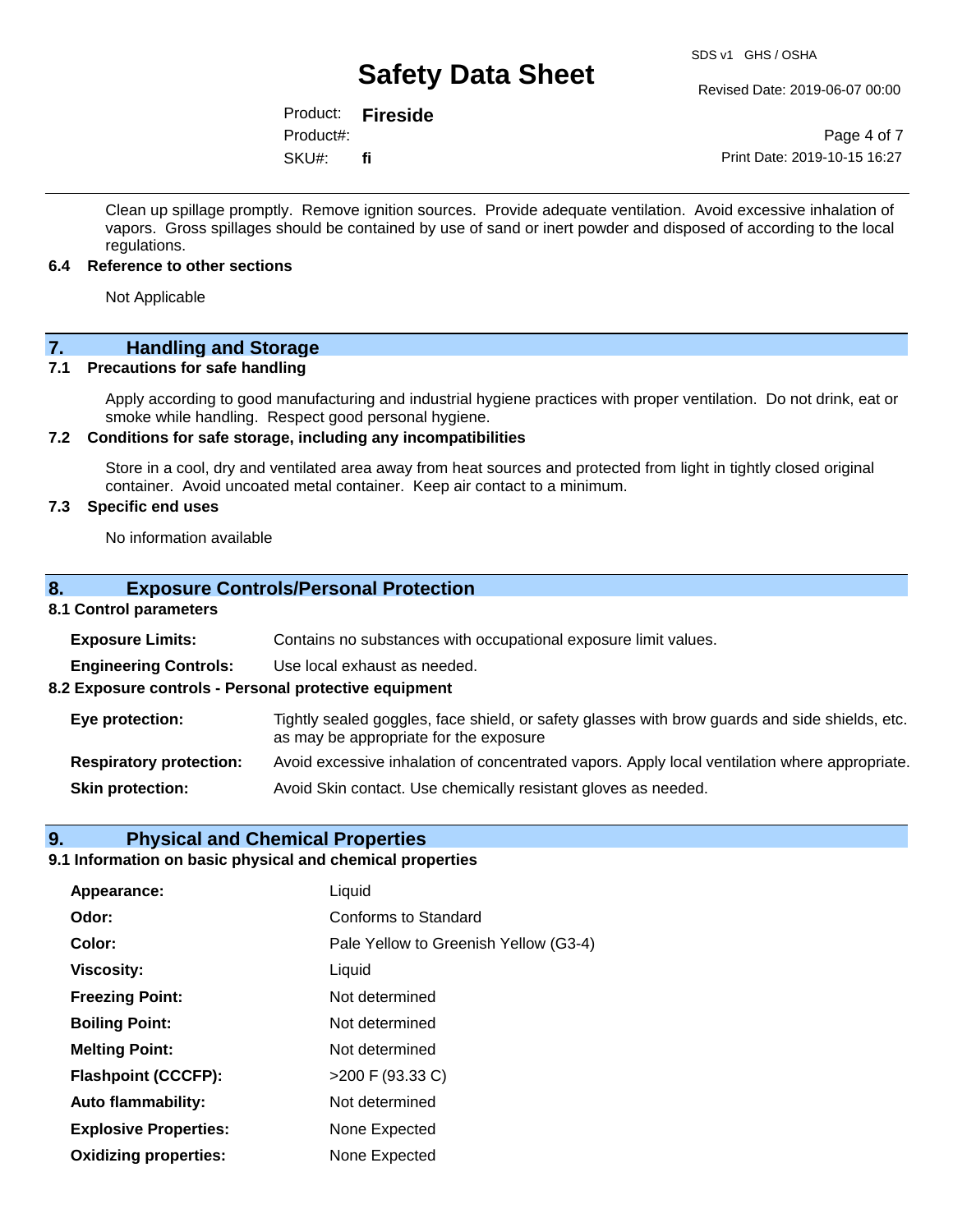#### SDS v1 GHS / OSHA

## **Safety Data Sheet**

Revised Date: 2019-06-07 00:00

|           | Product: <b>Fireside</b> |                              |
|-----------|--------------------------|------------------------------|
| Product#: |                          | Page 5 of 7                  |
| SKU#:     | fi                       | Print Date: 2019-10-15 16:27 |

| Vapor Pressure (mmHg@20 C): | 0.0140 |
|-----------------------------|--------|
| %VOC:                       | 0.01   |
| Specific Gravity @ 25 C:    | 1.0290 |
| Density $@25C$ :            | 1.0260 |
| Refractive Index @ 20 C:    | 1.5620 |
| Soluble in:                 | Oil    |

### **10. Stability and Reactivity**

| 10.1 Reactivity                         | None                                               |
|-----------------------------------------|----------------------------------------------------|
| <b>10.2 Chemical stability</b>          | Stable                                             |
| 10.3 Possibility of hazardous reactions | None known                                         |
| 10.4 Conditions to avoid                | None known                                         |
| 10.5 Incompatible materials             | Strong oxidizing agents, strong acids, and alkalis |
| 10.6 Hazardous decomposition products   | None known                                         |

### **11. Toxicological Information**

#### **11.1 Toxicological Effects**

Acute Toxicity Estimates (ATEs) based on the individual Ingredient Toxicity Data utilizing the "Additivity Formula"

| Acute toxicity - Oral - (Rat) mg/kg                | (LD50: 2296.3087) May be harmful if swallowed            |
|----------------------------------------------------|----------------------------------------------------------|
| Acute toxicity - Dermal - (Rabbit) mg/kg           | (LD50: 3746.6090) May be harmful in contact with skin    |
| Acute toxicity - Inhalation - (Rat) mg/L/4hr       | (LD50: 18.8610) Harmful if inhaled                       |
| Skin corrosion / irritation                        | Harmful if inhaled                                       |
| Serious eye damage / irritation                    | Causes serious eye irritation                            |
| <b>Respiratory sensitization</b>                   | Not classified - the classification criteria are not met |
| <b>Skin sensitization</b>                          | May cause an allergic skin reaction                      |
| <b>Germ cell mutagenicity</b>                      | Not classified - the classification criteria are not met |
| Carcinogenicity                                    | Not classified - the classification criteria are not met |
| <b>Reproductive toxicity</b>                       | Not classified - the classification criteria are not met |
| Specific target organ toxicity - single exposure   | Not classified - the classification criteria are not met |
| Specific target organ toxicity - repeated exposure | Not classified - the classification criteria are not met |
| <b>Aspiration hazard</b>                           | Not classified - the classification criteria are not met |

### **12. Ecological Information**

**12.1 Toxicity**

**Acute acquatic toxicity Toxic to aquatic life Toxicity Data on soil no data available no data available** 

**Chronic acquatic toxicity** Not classified - the classification criteria are not met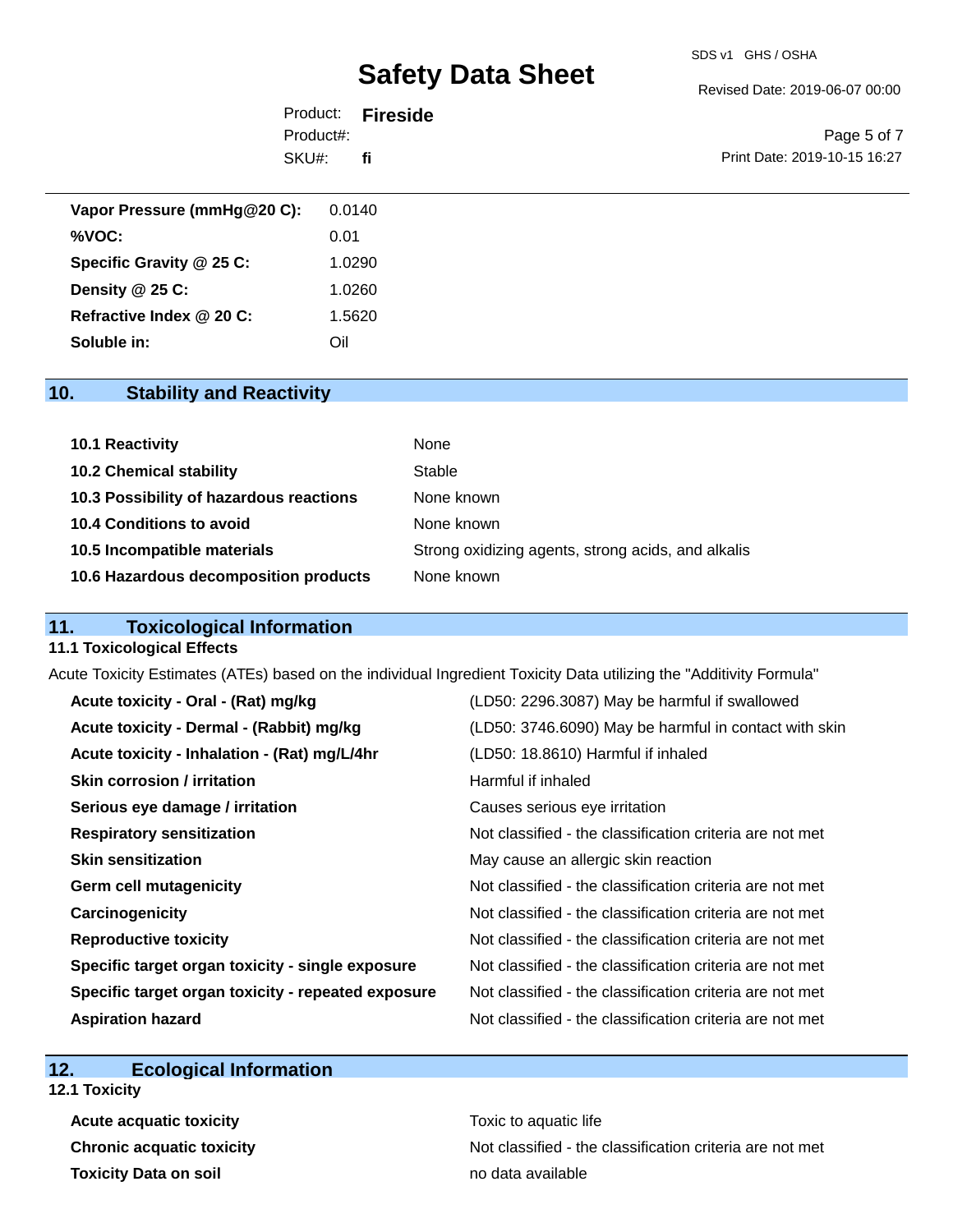SDS v1 GHS / OSHA

Revised Date: 2019-06-07 00:00

|           | Product: <b>Fireside</b> |                              |
|-----------|--------------------------|------------------------------|
| Product#: |                          | Page 6 of 7                  |
| SKU#:     | fi                       | Print Date: 2019-10-15 16:27 |
|           |                          |                              |
|           |                          |                              |

| no data available |
|-------------------|
| no data available |
| no data available |
| no data available |
| no data available |
|                   |

#### **13. Disposal Conditions**

#### **13.1 Waste treatment methods**

Do not allow product to reach sewage systems. Dispose of in accordance with all local and national regulations. Send to a licensed waste management company.The product should not be allowed to enter drains, water courses or the soil. Do not contaminate ponds, waterways or ditches with chemical or used container.

## **14. Transport Information**

| <b>Marine Pollutant</b><br>No.           |              |                                     |                 |        |
|------------------------------------------|--------------|-------------------------------------|-----------------|--------|
| <b>Regulator</b>                         | <b>Class</b> | <b>Pack Group</b>                   | <b>Sub Risk</b> | UN-nr. |
| U.S. DOT (Non-Bulk)                      |              | Not Regulated - Not Dangerous Goods |                 |        |
| <b>Chemicals NOI</b>                     |              |                                     |                 |        |
| <b>ADR/RID (International Road/Rail)</b> |              | Not Regulated - Not Dangerous Goods |                 |        |
| <b>Chemicals NOI</b>                     |              |                                     |                 |        |
| <b>IATA (Air Cargo)</b>                  |              | Not Regulated - Not Dangerous Goods |                 |        |
| <b>Chemicals NOI</b>                     |              |                                     |                 |        |
| IMDG (Sea)                               |              | Not Regulated - Not Dangerous Goods |                 |        |
| <b>Chemicals NOI</b>                     |              |                                     |                 |        |

| 15.                                       | <b>Regulatory Information</b> |                                                              |  |  |
|-------------------------------------------|-------------------------------|--------------------------------------------------------------|--|--|
| <b>U.S. Federal Regulations</b>           |                               |                                                              |  |  |
| <b>TSCA (Toxic Substance Control Act)</b> |                               | All components of the substance/mixture are listed or exempt |  |  |
| 40 CFR(EPCRA, SARA, CERCLA and CAA)       |                               | This product contains the following components:              |  |  |
| $6422 - 86 - 2$ 229-176-9 20 - 30 %       |                               | Dioctyl Tere Phthalate (DOTP)                                |  |  |
| <b>U.S. State Regulations</b>             |                               |                                                              |  |  |
| <b>California Proposition 65 Warning</b>  |                               | This product contains the following components:              |  |  |
| 117-81-7                                  | $204 - 211 - 0$ 20 - 30 %     | Diethyl Hexyl Phthalate                                      |  |  |
| 94-59-7                                   | $202 - 345 - 4$ 0.01 - 0.1%   | Safrole (Natural Source)                                     |  |  |
| $93 - 15 - 2$                             | $202 - 223 - 0 \leq 98$ ppm   | Methyl Eugenol (Natural Source)                              |  |  |
| <b>Canadian Regulations</b>               |                               |                                                              |  |  |

**DSL DSL 100.00%** of the components are listed or exempt.